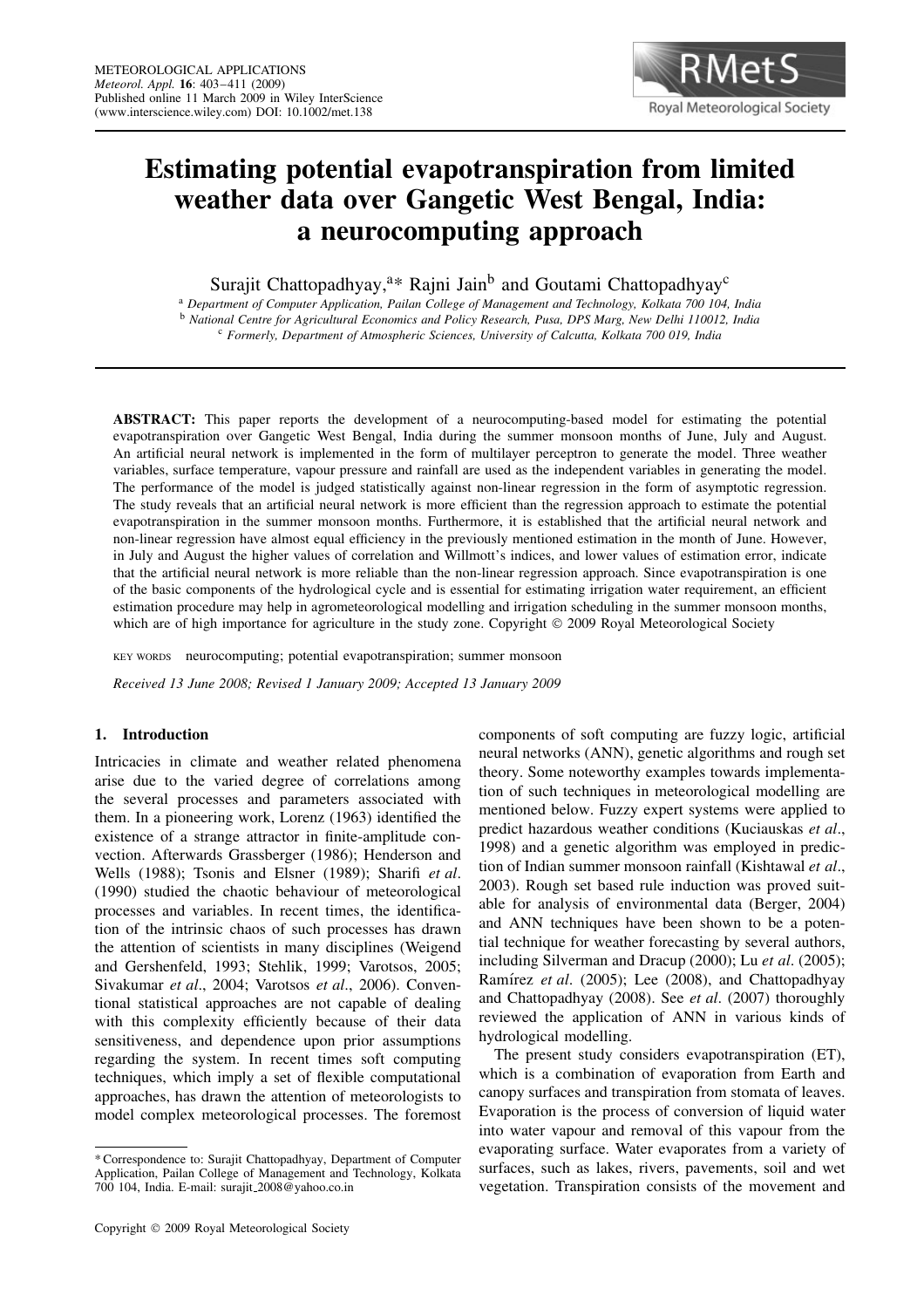vapourization of liquid water contained in plant tissues and then its removal to the atmosphere. Evaporation and transpiration occur simultaneously and there is no easy way of distinguishing between the two processes. Apart from the water availability in the topsoil, the evaporation from a cropped soil is mainly determined by the fraction of the solar radiation reaching the soil surface (Allen *et al*., 1998). The combination of evaporation and transpiration is defined as ET. Potential evapotranspiration (PET) (Zhou *et al*., 2006) is not only the theoretical limitation of actual evapotranspiration but also the basis to evaluate it. PET has been widely used in research related to dry and wet condition analysis of climate, use and assessment of water resources, crop water requirement and production control, and eco-environment research such as desertification (Ge *et al*., 2006).

The association between ET and climate is well documented in the literature (Shukla and Mintz, 1982; O'Brien, 1996; Koch *et al*., 1997; Willmott *et al*., 2007; Zhou *et al*., 2008). ET plays an important role in changes in the atmospheric boundary layer and cloud formation (Lyons, 2002). The process of ET depends heavily upon several atmospheric parameters. Transpiration rates go up as the temperature increases. As the relative humidity of the air surrounding the plant rises, the transpiration rate falls, as it is easier for water to evaporate into drier air than into more saturated air. Increased movement of the air around a plant will result in a higher transpiration rate (USGS, 2007). Andranistakis *et al*. (1999) studied the significance of the atmospheric stability approach in models for estimating ET and concluded that the actual stability conditions have to be taken into account in the case of estimating the daily ET. Fernandez *et al*. (1996) studied the importance of vegetation properties in estimating the ET in semi-arid areas. The need to apply an ANN for estimation of ET has been noted by agricultural hydro-meteorologists because of its dependence upon several weather factors. PET is recognized as a vital part of the hydrological cycle (Hargreaves and Samani, 1982) and measures the ability of the atmosphere to remove water from the surface through the process of ET assuming that there is no control of the water supply (Pidwirny, 2006). Agrometeorologists over the globe have given much importance to the estimation of PET and its estimation has often been made *via* the Penman-Monteith equation and in recent times in the form of an estimate of reference evapotranspiration (RET). The statistical relationships between PET, RET, leaf area index of vegetation and climate variables have been studied and a strong non-linearity between PET and leaf area index has been identified (Zhou *et al*., 2006).

The purpose of the present paper is to estimate PET over Gangetic West Bengal during the summer monsoon months using an ANN and to compare its performance with a regression approach. Gangetic West Bengal is a highly significant geographical region of India. Both presummer monsoon thunderstorms and torrential summer monsoon rainfall strikes this region every year. Evapotranspiration is one of the basic components of the hydrological cycle, a key factor for water balance and for estimating irrigation water requirement (Landeras *et al*., 2008). Thus, an efficient estimation procedure may help in agrometeorological modelling and irrigation scheduling in the summer monsoon months, which are of utmost importance for agricultural practices in the study zone. Moreover, a proper model for evapotranspiration may have some contribution in modelling the rainfall in the season of summer monsoon. To reduce complexity, the present study attempts to estimate PET using only three weather variables: surface temperature, vapour pressure and rainfall amount. Separate predictive models have been generated for each of the three summer monsoon months: June, July and August (Elliott and Angell, 1987). The rest of the paper is organized as follows. Section 2 deals with the methodology and ANN architecture. Estimation ability of the model is assessed statistically in Section 3. The conclusions and future directions are presented in Section 4.

## **2. Methodology**

2.1. Artificial neural networks in evapotranspiration study- a review

The well-known Penman-Monteith (PM) equation is the best method of estimating reference evapotranspiration  $(ET<sub>o</sub>)$  among the existing methods (Khoob, 2008; Wang *et al.*, 2008). If  $ET_0$  is considered as PET, then monthly PET is calculated by multiplying the  $ET_0$  by the number of days in that month (Ge *et al*., 2006). In the present paper, the similar approach has been adopted. The Penman-Monteith (PM) equation is given by:

$$
ET_0 = \frac{0.408\Delta(R_n - G) + \frac{900}{T + 273}U_2(e_s - e_a)}{\Delta + \gamma(1 + 0.34U_2)}
$$
 (1)

where ET<sub>0</sub> is potential evapotranspiration (mm d<sup>-1</sup>),  $R_n$ is net radiation at reference surface (MJ m<sup>-2</sup> d<sup>-1</sup>), G is soil heat flux density (MJ m<sup>-2</sup> d<sup>-1</sup>), T represents monthly mean temperature (°C),  $U_2$  is the wind speed at 2 m height (m s<sup>-1</sup>), e<sub>s</sub> is saturation vapour pressure (kPa),  $e_a$  is actual vapour pressure (kPa),  $\Delta$  denotes the slope of vapour pressure curve *versus* temperature (kPa °C −1 ) and  $\gamma$  is the psychrometric constant (kPa  $\degree$ C<sup>-1</sup>). Thus, calculation of PET from the PM equation requires eight predictors that are not always available in developing countries such as India. The ANN technique is useful and suitable in estimating the evapotranspiration from limited climatic data over the conventional procedures of estimating evapotranspiration (Sudheer *et al*., 2003; Kisi, 2007; Chauhan and Shrivastava, 2008; Jain *et al*., 2008; Wang *et al*., 2008). Landeras *et al*. (2008) highlighted the necessity of application of an ANN in modelling a non-linear process such as evapotranspiration and, after comparing seven ANN models against various locally calibrated reference evapotranspiration equations, they concluded that ANN-based models were more reliability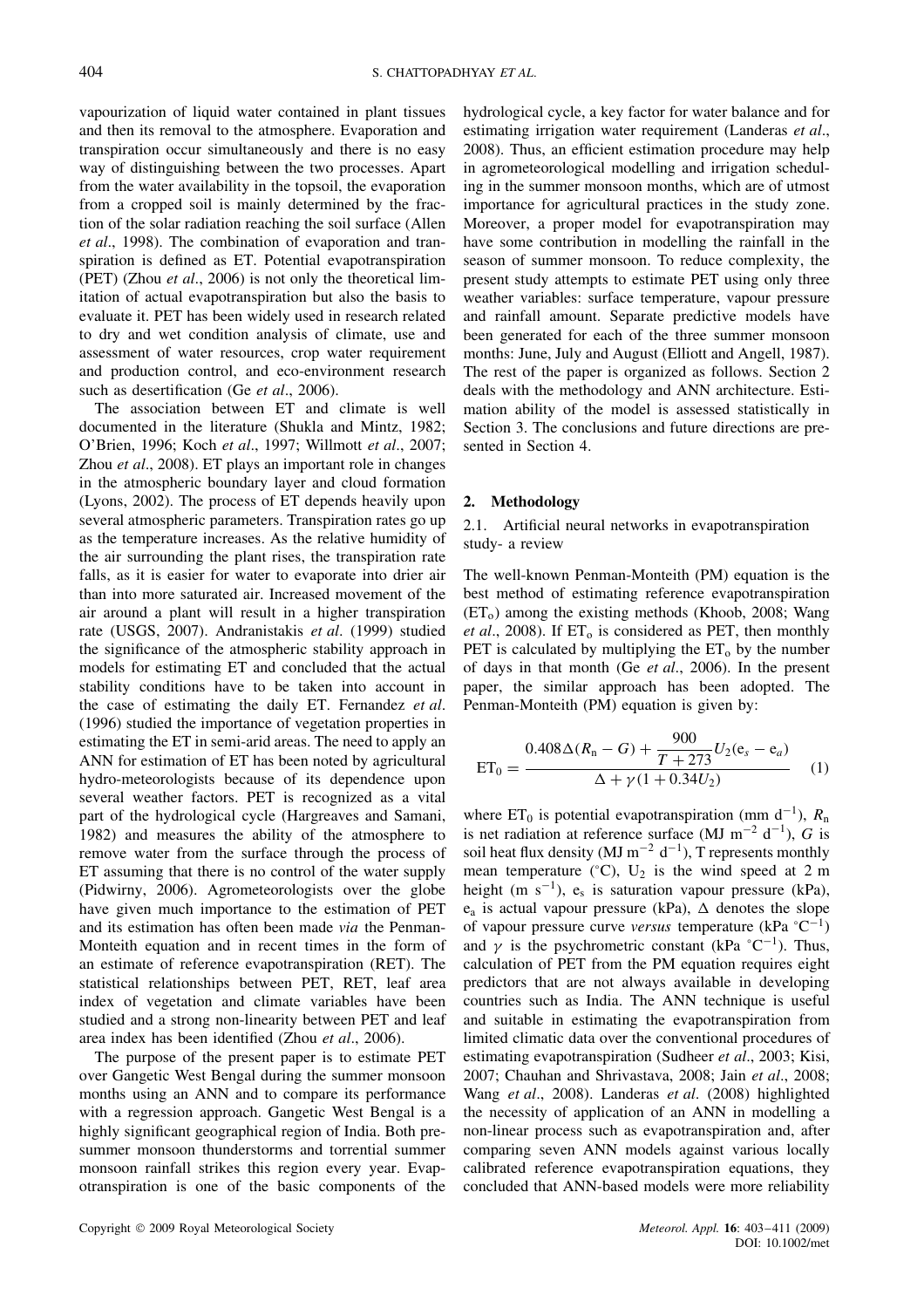compared to the locally calibrated equations. In all of the available studies, ANN models were developed using fewer predictors than required by PM equations. In many studies, wind speed, relative humidity, air temperature and solar radiation have been used as predictors in ANN based models for evapotranspiration (Kumar *et al*., 2002; Trajkovic *et al*., 2003; Dai *et al*., 2009; Dogan, 2008; Kisi, 2009).

In another study, only maximum and minimum temperatures were used to generate an ANN-based model for estimating evapotranspiration (Chauhan and Shrivastava, 2008). Kisi and Ozturk (2007) adopted a neuro-fuzzy technique to estimate reference ET and established its suitability over traditional methods.

The present paper attempts to estimate PET using only three weather parameters namely surface temperature, vapour pressure, and rainfall. In this paper, the PET values computed by PM equation have been considered as the actual PET values and the same values have been estimated by ANN using only three readily-available weather parameters instead of the eight parameters required in the PM equation. In the available literature, rainfall has never been used as a predictor. The present study deviates from the studies mentioned above in another aspect, in that only the summer monsoon months (the most important months in agriculture) constitute the study period. No such ANN-based study for the summer monsoon months over Gangetic West Bengal was found in the literature.

## 2.2. Preparation of the Dataset

The study presented in this paper is based on 50 years data (1951–2000) over Alipur, Kolkata, Howrah, Chandannagore, Barasat, Barakpur, Kalyani, and Srerampur situated in Gangetic West Bengal. The data were collected from the website http://www.indiawaterportal.org/.

In the present study, the data were collected for the summer monsoon months (June–August), when the formation of cloud delivers significant consequences upon human life and agricultural practices. Monthly data pertaining to surface temperature, vapour pressure and rainfall for those three months are considered to estimate monthly PET over the study zone. For each of these four parameters (i.e. surface temperature, vapour pressure, rainfall and PET), time series of length 50 pertaining to June, July and August are available. The predictors are the monthly average temperature, average rainfall, and average air pressure and the predictand is the PET. The descriptive statistics are presented in Table I. The PET has maximum variance in June. All the parameters under study vary significantly from each other with respect to their skewness and kurtosis (Table I). The persistence within the time series pertaining to PET is analyzed using an autocorrelation function (Wilks, 1995) computed up to 16 lags. A high value of autocorrelation coefficient (ACC) at smaller lags reflects persistence within the time series. None of the autocorrelation coefficients is found to be numerically high and they do not exhibit any specific pattern. In Figure 1, the autocorrelation

functions are presented for the three months and the low values of the autocorrelation coefficients indicates that no persistence exists within the time series of the predictand variables. Scatterplot matrices are framed to discern how the PET is related to the predictors in the three months (Figure  $2(a-c)$ ). From the lowest rows of all the matrices it is discerned that no linear correlation exist for the predictor-predictand pairs. Such observations indicate the necessity of applying an ANN in estimating PET from these weather parameters. To view this numerically, the correlation matrix is presented in Table II. In June, PET has significant correlation with rainfall amount  $(-0.559)$  and temperature  $(0.648)$ . However, the rest of the correlations between predictors and predictands are numerically significantly less than one, which imply significant non-linearity among the predictor-predictand pairs. Before being applied to the ANN model the data have been transformed to values in [0, 1] using:

$$
x_{\text{transformed}} = \frac{x - x_{\text{minimum}}}{x_{\text{maximum}} - x_{\text{minimum}}} \tag{2}
$$

## 2.3. Development of artificial neural network model

Artificial neural networks have enjoyed renewed interest over the last decade, mainly because new learning methods capable of dealing with scalable learning problems were developed. Backpropagation is a very popular method of learning the ANN. In a backpropagation ANN, for a given input vector, the output vector is compared to the targeted result (Rojas, 1996). If the difference is zero, no learning takes place. Otherwise, the weights are adjusted to reduce this difference. In the present paper, the ANN model was constructed with a commercially available computer program (NeuralWare) using a modified cascade method together with an adaptive gradient learning rule (Lundin *et al*., 1999). The cascade mode of construction involves adding hidden nodes, one or more than one at a time, and always connecting all the previous nodes to the current node. The adaptive gradient learning rule uses back-propagated gradient information to guide an iterative line search algorithm. Hyperbolic

Table I. Descriptive statistics pertaining to the data under study.

|                        | Variance | <b>Skewness</b> | Kurtosis |
|------------------------|----------|-----------------|----------|
| June-Rainfall          | 18335.55 | 1.62            | 4.32     |
| July-Rainfall          | 14185.61 | 0.89            | 2.20     |
| August-Rainfall        | 11658.13 | 0.45            | $-0.65$  |
| June-Vapour pressure   | 1.26     | 0.23            | 2.29     |
| July-Vapour pressure   | 0.21     | $-1.41$         | 7.34     |
| August-Vapour pressure | 0.15     | $-2.34$         | 7.87     |
| June-Temperature       | 0.72     | $-0.26$         | 0.38     |
| July-Temperature       | 0.32     | $-0.14$         | 1.10     |
| August-Temperature     | 0.19     | $-0.83$         | 1.04     |
| June-PET               | 0.13     | $-0.16$         | 0.12     |
| July-PET               | 0.06     | 0.02            | $-0.26$  |
| August-PET             | 0.05     | 0.16            | 0.47     |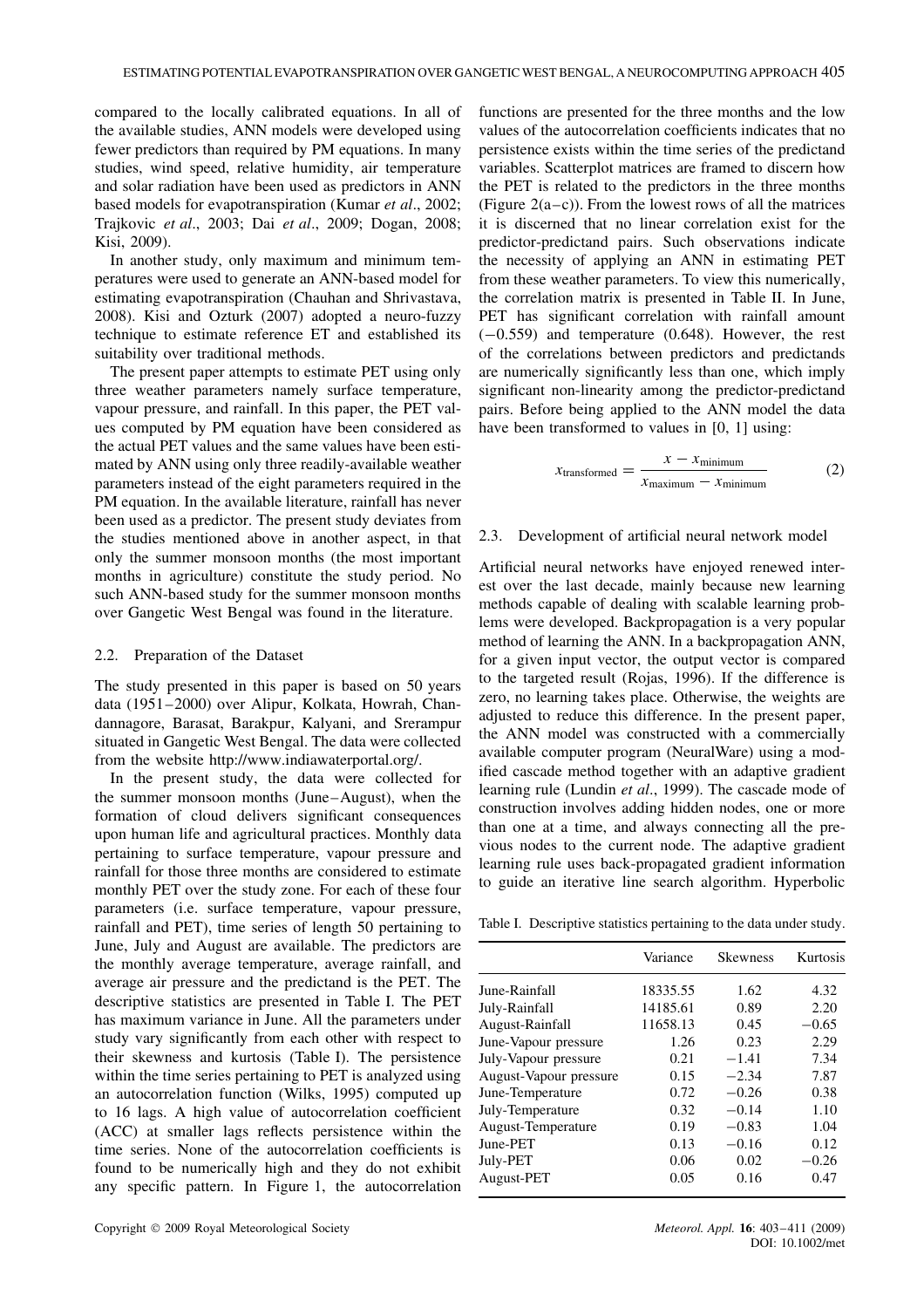

Figure 1. Autocorrelation function (ACF) for the potential evapotranspiration time series pertaining to June (a), July (b), and August (c).

tangent transfer function has been used in the hidden layer and a sigmoid function has been used in the output layer of the ANN model developed in this study (Rojas, 1996).

From the entire dataset under consideration, 70% of the original data have been chosen as training set using the method of the Round Robin (O'Neill and Song, 2003). The Round Robin is an arrangement of choosing all elements in a group equally in some rational order, usually from the top to the bottom of a list and then starting again at the top of the list and so on (O'Neill and Song, 2003). The root mean squared error (RMSE) has been used to evaluate the model. After training, the network has been validated over the entire dataset. It should be mentioned that there is no strict rule to decide the ratio of training and test cases. A survey of the ANN literature found that the ratios 1 : 1 (Chattopadhyay and Chattopadhyay, 2008a), 7 : 3 (Lundin *et al*., 1999) and 3 : 1 (Perez *et al*., 2000) are frequently used in ANN applications. In the present paper an approach similar to that of Lundin *et al*. (1999) has been adopted after examining the other approaches. Each row of the training matrix contains four columns, which correspond to the temperature of the ambient

air, vapour pressure of the ambient air, and rainfall as the predictors, and the PET as the predictand. The weight matrix has been generated using a uniform distribution.

# **3. Assessment of model performance**

After training the MLP using the procedure mentioned earlier, the PET estimation power of the ANN model has been judged statistically using the estimated and actual PET values pertaining to the test cases. The statistics used for this purpose are explained below.

1. The measure of error of estimation (EE) is expressed as (Chattopadhyay, 2007):

$$
EE = \frac{\langle |y_{\text{estimated}} - y_{\text{actual}}| \rangle}{\langle y_{\text{actual}} \rangle}
$$
 (3)

where,  $\langle \ \rangle$  implies the average over the validation cases. 2. Pearson correlation coefficient (Wilks, 1995)  $\rho$  is given as:

$$
\rho_{xy} = \frac{Cov(x, y)}{\sigma_x \sigma_y} \tag{4}
$$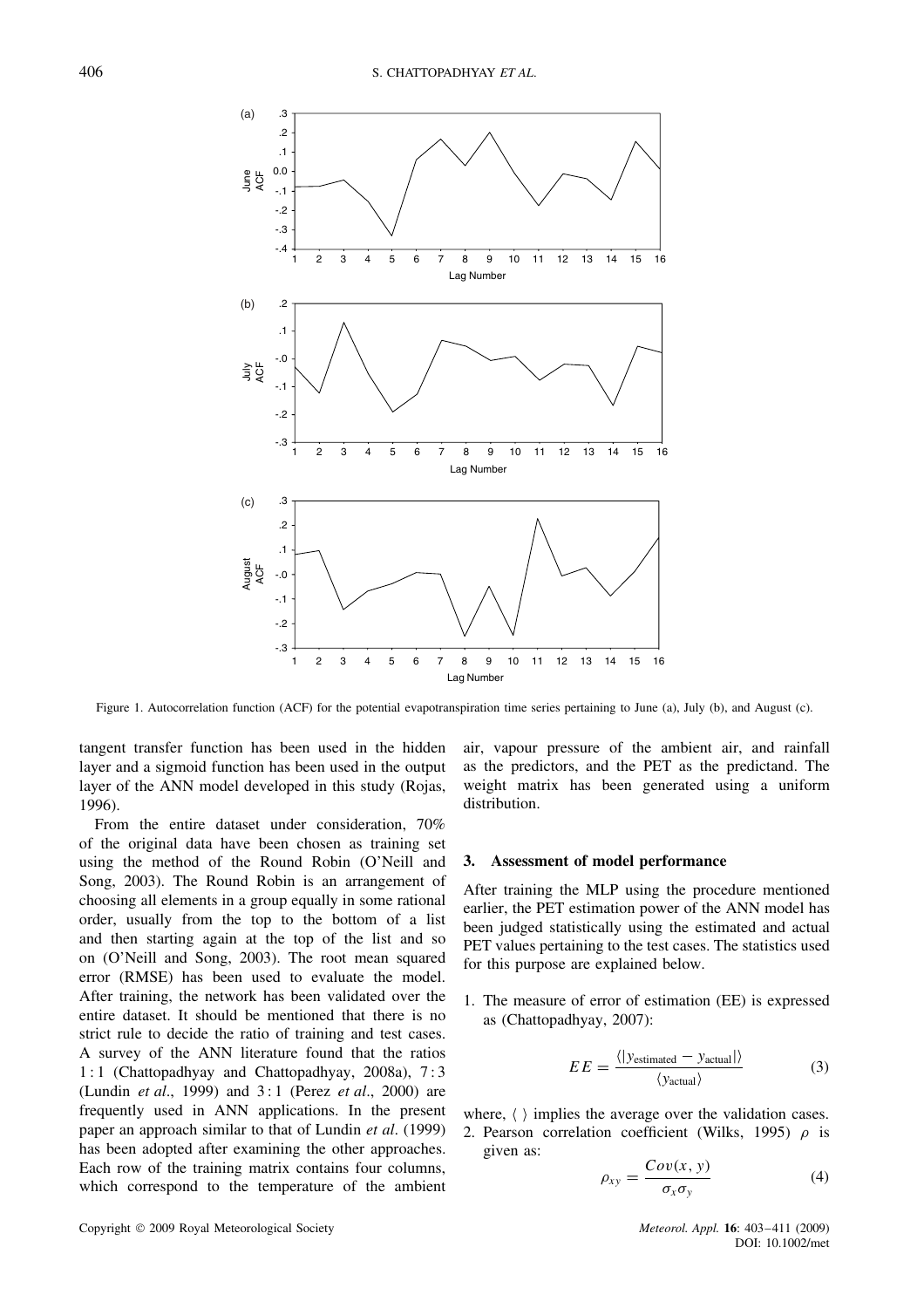

Figure 2. (a) The scatterplot matrix based on different time series pertaining to June. (b) The scatterplot matrix based on different time series pertaining to July. (c) The scatterplot matrix based on different time series pertaining to August.

where,  $\sigma_x$ ,  $\sigma_y$  represent the standard deviations of the variables  $x$  and  $y$  respectively.

3. Willmott's indices (Comrie, 1997) is:

$$
d^{\alpha} = 1 - \left[ \sum_{i} |P_{i} - O_{i}|^{\alpha} \right] \times \left[ \sum_{i} \left( |P_{i} - \overline{O}| + |O_{i} - \overline{O}| \right)^{\alpha} \right]^{-1} \tag{5}
$$

where,  $\alpha$  has the values 1 and 2, P implies predicted value, and O implies observed value. If  $\alpha$  is 1 Willmott's index of order 1(WI 1) and if  $\alpha$  is 2 Willmott's index is of order 1(WI 2). Closeness of WI1 and WI2 to 1 imply a good predictive model.

At the outset, the actual and estimated PET values are plotted in line diagrams (Figure  $3(a-c)$ ). A close association between actual and estimated values of PET is observed in Figure  $3(a-c)$ . Thus, it is perceptible that an ANN in the form of MLP with adaptive gradient learning is suitable for estimating PET from weather parameters as predictor. In the next step, Equations  $(3)$ ,  $(4)$ , and  $(5)$ are used to test the suitability of ANN model for the estimation of PET. The statistical measures corresponding to the validation cases of the proposed ANN model for the monthly estimation of PET over the study zone using the weather parameters are presented in Table III. It is clear from the table that in June the ANN produced significantly high correlation (0.768) between actual and estimated PET values. In July there is a significant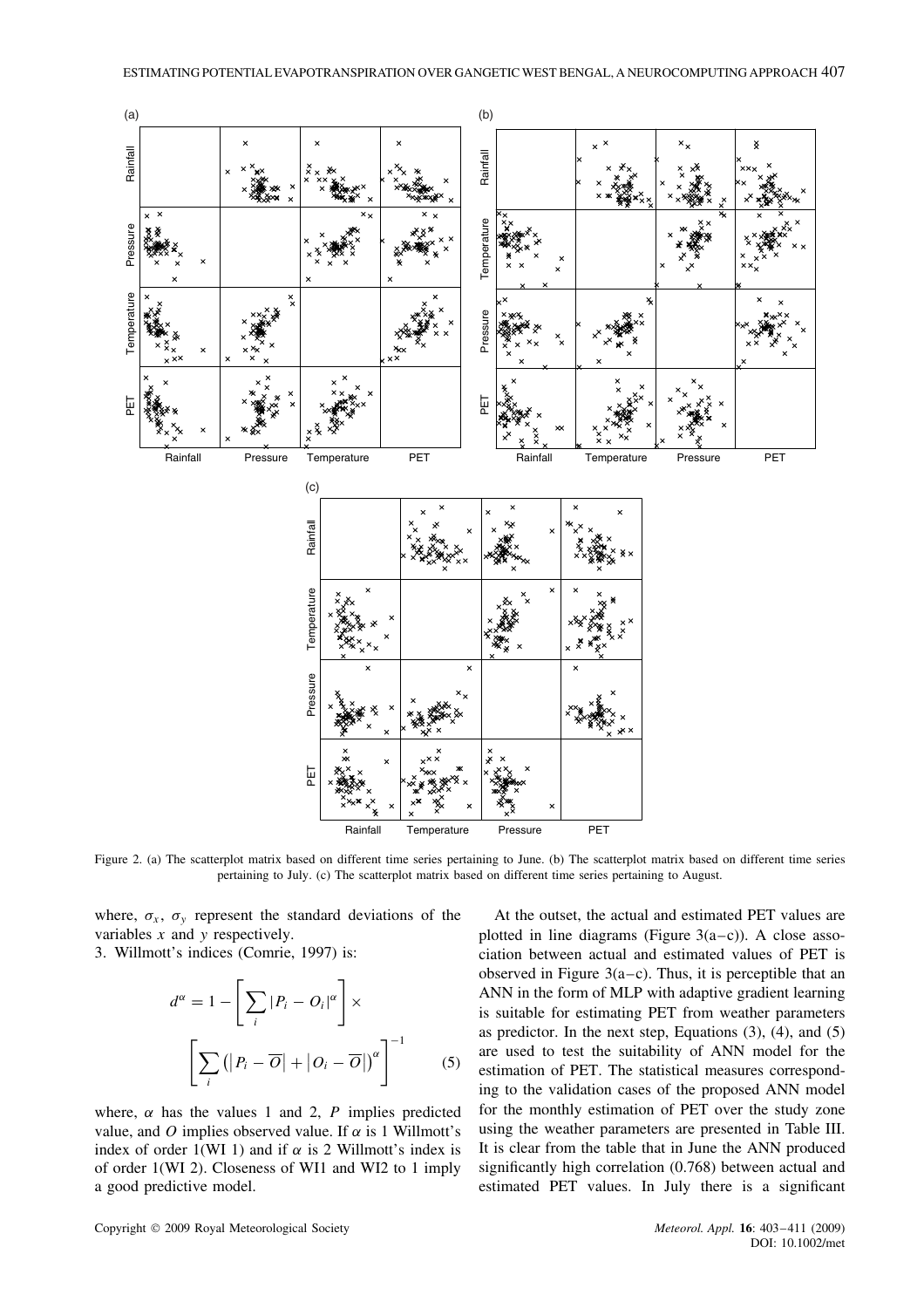Table II. Correlation matrix for all the variables<sup>∗∗</sup> under study.

| Variables         | June<br>R | July<br>R | August<br>R | June<br>P | July<br>P | August<br>P  | June<br>T | July<br>т | August<br>T  | June<br><b>PET</b> | July<br><b>PET</b> | August<br><b>PET</b> |
|-------------------|-----------|-----------|-------------|-----------|-----------|--------------|-----------|-----------|--------------|--------------------|--------------------|----------------------|
| June R            |           | $-0.026$  | 0.170       | $-0.449$  | $-0.092$  | 0.066        | $-0.655$  | $-0.057$  | $-0.069$     | $-0.559$           | $-0.265$           | $-0.036$             |
| July R            | $-0.026$  |           | $-0.078$    | $-0.053$  | $-0.155$  | $-0.146$     | 0.085     | $-0.413$  | 0.139        | $-0.071$           | $-0.197$           | 0.054                |
| August R          | 0.170     | $-0.078$  |             | $-0.090$  | 0.019     | $-0.078$     | $-0.240$  | $-0.034$  | $-0.458$     | $-0.064$           | $-0.121$           | $-0.315$             |
| June P            | $-0.449$  | $-0.053$  | $-0.090$    | 1         | 0.071     | 0.176        | 0.643     | 0.128     | 0.051        | 0.377              | 0.104              | $-0.229$             |
| July P            | $-0.092$  | $-0.155$  | 0.019       | 0.071     | 1         | 0.410        | 0.139     | 0.425     | 0.296        | $-0.021$           | $-0.108$           | $-0.108$             |
| August P          | 0.066     | $-0.146$  | $-0.078$    | 0.176     | 0.410     | $\mathbf{1}$ | $-0.006$  | 0.355     | 0.365        | $-0.146$           | $-0.210$           | $-0.164$             |
| June T            | $-0.655$  | 0.085     | $-0.240$    | 0.643     | 0.139     | $-0.006$     |           | 0.208     | 0.382        | 0.648              | 0.389              | 0.000                |
| July T            | $-0.057$  | $-0.413$  | $-0.034$    | 0.128     | 0.425     | 0.355        | 0.208     |           | 0.427        | 0.313              | 0.271              | $-0.100$             |
| August T          | $-0.069$  | 0.139     | $-0.458$    | 0.051     | 0.296     | 0.365        | 0.382     | 0.427     | $\mathbf{1}$ | 0.218              | 0.133              | 0.203                |
| June PET          | $-0.559$  | $-0.071$  | $-0.064$    | 0.377     | $-0.021$  | $-0.146$     | 0.648     | 0.313     | 0.218        | 1                  | 0.699              | 0.246                |
| July PET          | $-0.265$  | $-0.197$  | $-0.121$    | 0.104     | $-0.108$  | $-0.210$     | 0.389     | 0.271     | 0.133        | 0.699              |                    | 0.360                |
| <b>August PET</b> | $-0.036$  | 0.054     | $-0.315$    | $-0.229$  | $-0.108$  | $-0.164$     | 0.000     | $-0.100$  | 0.203        | 0.246              | 0.360              | $\mathbf{1}$         |

<sup>\*\*</sup> R  $\Rightarrow$  Rainfall, P  $\Rightarrow$  Vapour pressure, T  $\Rightarrow$  Temperature, PET  $\Rightarrow$  Potential evapotranspiration.



Validation cases

Figure 3. (a) The observed (bold line) and the artificial neural network  $(ANN)$  estimated (thin line) PET (mm day<sup>-1</sup>) over the study zone in the validation years for June. (b) The observed (bold line) and the artificial neural network (ANN) estimated (thin line) PET (mm day<sup>-1</sup>) over the study zone in the validation years for July. (c) The observed (bold line) and the artificial neural network (ANN) estimated (thin line) PET (mm day−<sup>1</sup> ) over the study zone in the validation years for August.

Table III. The statistical measures of suitability of the proposed models in estimating the monthly potential evapotranspiration.

| Month (Model) | <b>CORREL</b> | EE    | WI 1  | WI2   |
|---------------|---------------|-------|-------|-------|
| June (ANN)    | 0.768         | 0.029 | 0.652 | 0.873 |
| June (NLR)    | 0.674         | 0.025 | 0.632 | 0.868 |
| July (ANN)    | 0.585         | 0.030 | 0.498 | 0.683 |
| July (NLR)    | 0.393         | 0.031 | 0.426 | 0.576 |
| August (ANN)  | 0.381         | 0.040 | 0.353 | 0.567 |
| August (NLR)  | 0.294         | 0.079 | 0.304 | 0.424 |

ANN  $\Rightarrow$  artificial neural network, NLR  $\Rightarrow$  nonlinear regression, CORREL  $\Rightarrow$  Pearson correlation, EE  $\Rightarrow$  Estimation error, WI1  $\Rightarrow$ Willmott's index of order 1, and WI2  $\Rightarrow$  Willmott's index of order 2.

correlation (0.585) between the actual and estimated values of PET but it is obvious from the magnitudes of the correlation that in July the association between actual and estimated PET is not strongly linear as it is in June. In the month of August, the association is much less linear as implied by the lower magnitude (0.381) of the correlation. It is further apparent in the same table that ANN produced the minimum estimation error in June. Willmott's indices of order 1 and 2, which are highly acceptable measures of goodness of fit (Willmott, 1982; Chattopadhyay and Chattopadhyay, 2008a) in meteorological modelling, are given in Table III. It is revealed that the maximum values of Willmott's indices of order 1 and 2 are produced in June and the values 0.657 (for order 1) and 0.873 (for order 2) are considerably high in this case. In July, there are significant values of Willmott's indices but they are notably less than the values corresponding to June. In August, the values are much less than those corresponding to June and July. Thus, the ANN provides the best fit for June with respect to PET estimation based on weather data.

The task is now to see whether the ANN in the form of MLP performs better than regression-based estimation. The ANN is a non-linear model and thus it is logical to perform the comparison with a non-linear regression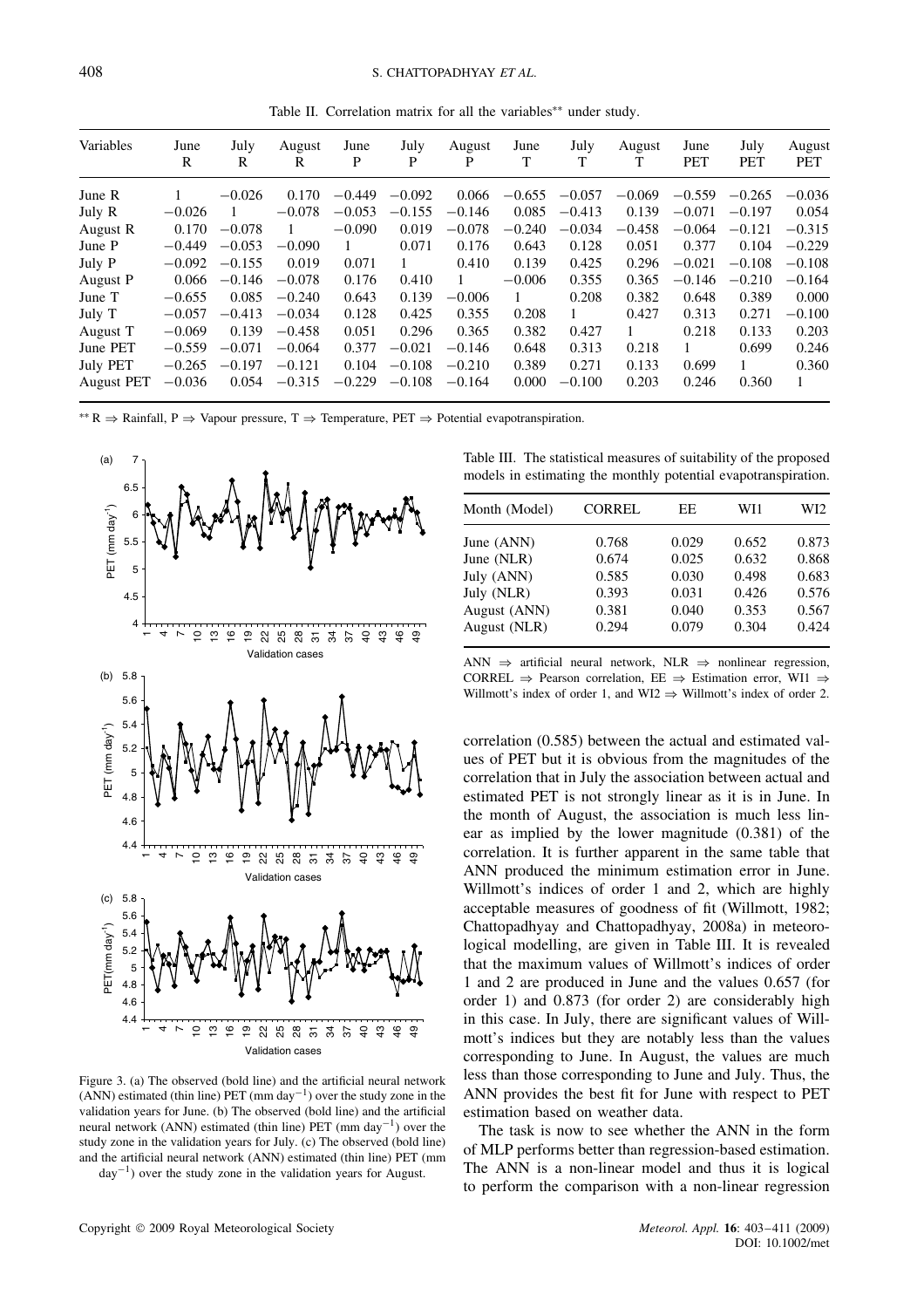instead of a linear regression. An asymptotic regression equation (Chattopadhyay and Chattopadhyay, 2008b) is chosen as:

$$
y_{\text{estimated}} = b_1 + b_2 \, \exp(b_3 x) + b_4
$$

$$
\exp(b_5 y) + b_6 \exp(b_7 z) \tag{6}
$$

The regression parameters are estimated using the Levenberg-Marquardt algorithm. The parameters  $b_3$ ,  $b_5$ and  $b_7$  are initialized at 0.001 and the rest of the parameters are initialized at 0.01. Such choices of the initial values of the regression parameters and constant have been made to scale the available PET values to a range suitable for exponentiation. The values of the statistics (Equations (3), (4), and (5)) produced over the validation cases (same as the ANN) by the non-linear regression Equation (6) are also presented in Table III. It is observed that in June the non-linear regression equation produces significantly high correlation value (0.674). However, the correlation is much smaller in July and August. Moreover, in all of the three months the correlations are less than those produced by the ANN models. While considering the error of estimation (EE), it is found that the minimum and maximum EE values are produced in June and August respectively. In June and July, the EE values from the non-linear regression are very close to the EE values produced by the ANN. However, in August the EE from non-linear regression is much greater than that from the ANN. In the case of Willmott's indices, it is found that in June both order 1 and order 2 of the indices are significantly high and are very close to those produced by the ANN model. In July, both of the indices attain significant values, but they are notably less than those produced by the ANN model. The least values of the indices are available in August and the values are significantly less than those produced by the ANN in this month. It is, therefore, evident from the Table III that in June, the ANN and non-linear regression are estimating PET with almost equal efficiency. However, in July and August, the ANN produces significantly better estimation than non-linear regression.

Having explained the estimation capability of the ANN and non-linear regression models over the entire validation set for the three summer monsoon months, the individual validation cases require discussion with respect to the estimation capability of the models. Choosing 5% error as an acceptable error of estimation it is found that in the month of June 86% of the validation cases show an error below 5% when the ANN is applied (Table IV). In July, it is 82% and in August it is 70%. In the case of non-linear regression, the maximum of this percentage (76%) is available in June. Thus, it is significantly lower than 86% as obtained by the ANN. Thus, is spite of almost equal estimation efficiency with respect to the entire validation set, the efficiency of the ANN is significantly higher if individual patterns are

|  |                                 |  |  | Table IV. Validation cases (in $\%$ ) where the magnitudes of |  |
|--|---------------------------------|--|--|---------------------------------------------------------------|--|
|  | estimation errors are below 5%. |  |  |                                                               |  |

| Month<br>(Model) | Validation<br>cases $(\% )$ |
|------------------|-----------------------------|
| June(ANN)        | 86                          |
| June(NLR)        | 76                          |
| July(ANN)        | 82                          |
| July(NLR)        | 70                          |
| August(ANN)      | 70                          |
| August(NLR)      | 24                          |

ANN  $\Rightarrow$  artificial neural network, NLR  $\Rightarrow$  nonlinear regression.

considered in June. The better estimation yield is also available for July and August.

# **4. Conclusions**

The present study has reported the possibility of modelling monthly potential evapotranspiration over Gangetic West Bengal of India in the summer monsoon months using an artificial neural network. This modelling technique has depended only upon three weather variables, surface temperature, vapour pressure and rainfall, as independent weather variables. Before generating the model, the temporal structures of the time series under study have been explored and it has been revealed that they do not exhibit any significant persistence over time. The descriptive statistical parameters have been calculated for all of them and it has been found that none of the time series exhibits any specific pattern. Finally, an artificial neural network in the form of multilayer perceptron with adaptive gradient learning has been implemented in estimating the monthly potential evapotranspiration over Gangetic West Bengal in the summer monsoon months, June, July and August. A separate model has been generated for each of the three months and the correlation coefficients, errors of estimation, and Willmott's indices have been computed for each of them. Asymptotic regression equations have been fitted to all of those three months using the same data as in the neural network models and the above-mentioned statistics have been measured over the same validation cases as in the neural network models. After the statistical comparison it has been proved that the artificial neural network performs better the non-linear regression approach adopted in the form of asymptotic regression. However, in June the asymptotic regression performs almost equally efficiently to the neural network. Thus, in this month, asymptotic regression can be used as an alternative estimation procedure. On the other hand, in July and August the regression technique produced significantly higher estimation error and lower values of correlation and Willmott's indices than artificial neural network. Thus, in July and August the artificial neural network would be a more potent model than regression in estimating potential evapotranspiration over the study zone. In future, other neural networks such as a modular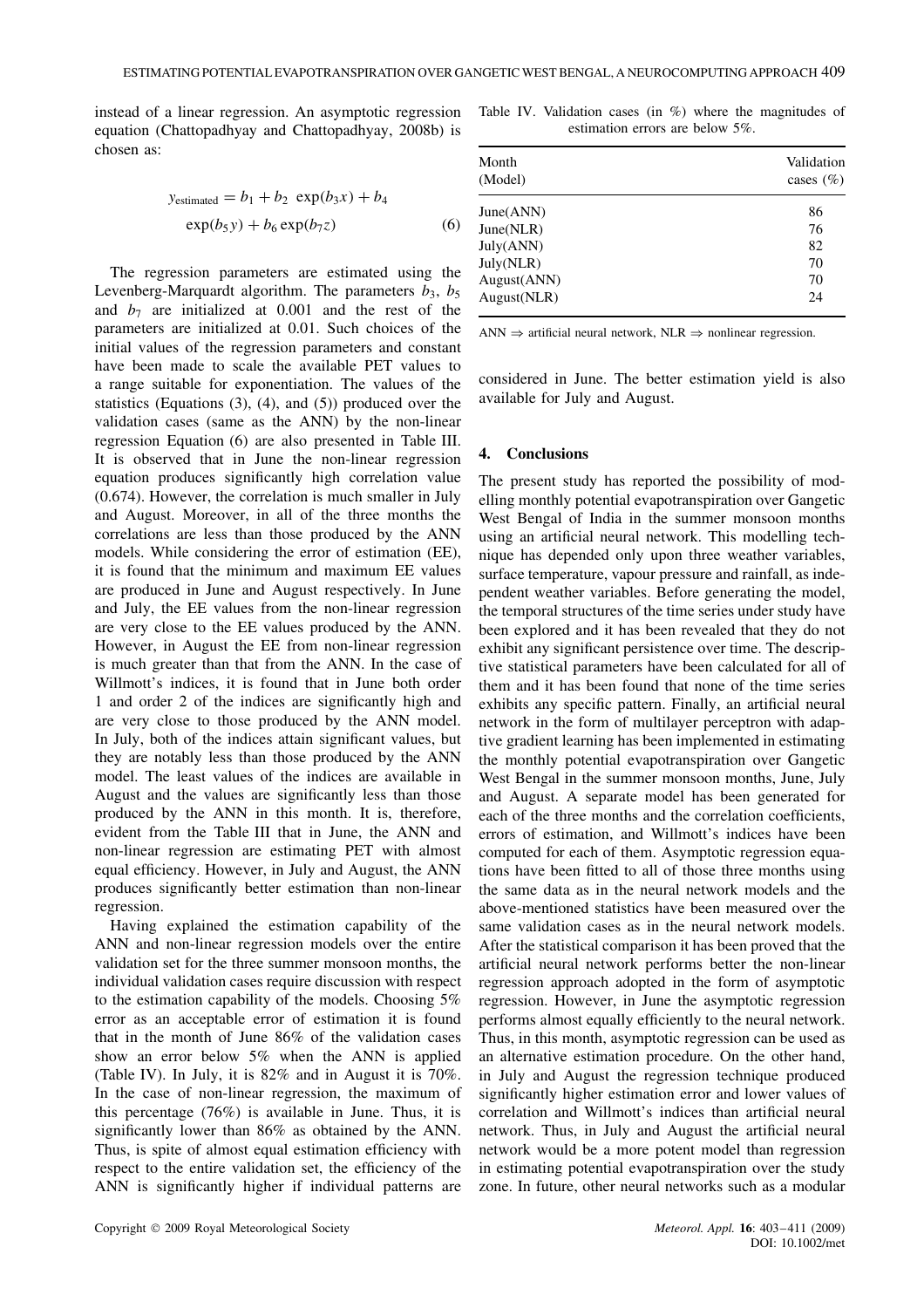neural network, a radial basis function network, and generalized neural networks can be adopted to increase the degree of accuracy in the estimation of potential evapotranspiration.

### **Acknowledgements**

The authors express thanks and gratitude to their respective organizations for providing necessary support in pursuing the research presented in the paper. Sincere thanks are also due to the anonymous referees for their very valuable suggestions and comments to improve the quality of the paper.

#### **References**

- Allen RG, Pereira LS, Raes D, Smith M. 1998. Crop evapotranspiration: Guidelines for computing crop water requirements. FAO Irrigation and drainage paper 56, Rome, http://www.fao.org/docrep/ X0490E/x0490e00.htm.
- Andranistakis M, Krekides P, Liakatas A, Alexandris S, Poulovasilis A. 1999. How significant is the usual assumption of neutral stability in evapotranspiration estimating models? *Meteorological Applications* **6**: 155–158.
- Berger PA. 2004. Rough set rule induction for suitability assessment. *Environmental Management* **34**: 546–558.
- Chattopadhyay S. 2007. Feed forward Artificial Neural Network model to predict the average summer-summer monsoon rainfall in India. *Acta Geophysica* **55**: 369–382.
- Chattopadhyay S, Chattopadhyay G. 2008. A factor analysis and neural network based validation of the Varotsos-Cracknell theory on 11-year solar cycle. *International Journal of Remote Sensing* **29**: 2775–2786.
- Chattopadhyay S, Chattopadhyay G. 2008a. Comparative study among different neural-net learning algorithms applied to rainfall time series. *Meteorological Applications* **15**: 173–180.
- Chattopadhyay S, Chattopadhyay G. 2008b. Identification of the best hidden layer size for three-layered neural net in predicting monsoon rainfall in India. *Journal of Hydroinformatics* **10**: 181–188.
- Chauhan S, Shrivastava RK. 2008. Performance evaluation of reference evapotranspiration estimation using climate based methods and artificial neural networks. *Water Resources Management* (Online issue published), DOI: 10.1007/s11269-008-9301-5.
- Comrie AC. 1997. Comparing neural networks and regression models for ozone forecasting. *Journal of Air & Waste Management* **47**: 653–663.
- Dai X, Shi H, Li Y, Ouyang Z, Huo Z. 2009. Artificial neural network models for estimating regional reference evapotranspiration based on climate factors. *Hydrological Processes* **23**: 442–450.
- Dogan E. 2008. Reference evapotranspiration estimation using adaptive neuro-fuzzy inference systems. *Irrigation and Drainage* (Online issue published), DOI: 10.1002/ird.445.
- Elliott WP, Angell JK. 1987. The relation between Indian monsoon rainfall, the southern oscillation, and hemispheric air and sea temperature: 1884–1984. *Journal of Climate and Applied Meteorology* **26**: 943–948.
- Fernandez C, Nieto G, Prego JA. 1996. Modelling evapotranspiration in semi-arid terrains: Comparison of two schemes. *Meteorological Applications* **3**: 229–242.
- Ge G, Deliang C, Guoyu R, Yu C, Yaoming L. 2006. Spatial and temporal variations and controlling factors of potential evapotranspiration in China: 1956 -2000. *Journal of Geographical Sciences* **16**: 3–12.
- Grassberger P. 1986. Do climatic attractors exist? *Nature* **323**: 609–612.
- Hargreaves GH, Samani ZA. 1982. Estimating potential evapotranspiration. *Journal of the Irrigation and Drainage Division* **108**: 225–230.
- Henderson HW, Wells R. 1988. Obtaining attractor dimensions from meteorological time series. *Advances in Geophysics* **30**: 205–237.
- Jain SK, Nayak PC, Sudheer KP. 2008. Models for estimating evapotranspiration using artificial neural networks, and their physical interpretation. *Hydrological Processes* **22**: 2225–2234.
- Khoob AR. 2008. Artificial neural network estimation of reference evapotranspiration from pan evaporation in a semi-arid environment. *Irrigation Science* **27**: 35–39.
- Kishtawal CM, Basu S, Patadia F, Thapliyal PK. 2003. Forecasting summer rainfall over India using genetic algorithm. *Geophysical Research Letters* **30**: No. 2203; DOI: 10.1029/2003GL018504.
- Kisi O. 2007. Evapotranspiration modelling from climatic data using a neural computing technique. *Hydrological Processes* **21**: 1925–1934.
- Kisi O. 2009. Daily pan evaporation modelling using multi-layer perceptrons and radial basis neural networks. *Hydrological Processes* **23**: 213–223.
- Kisi O, Ozturk O. 2007. Adaptive neurofuzzy computing technique for evapotranspiration estimation. *Journal of Irrigation and Drainage Engineering* **133**: 368–379.
- Koch SE, Aksakal A, McQueen JT. 1997. The influence of mesoscale humidity and evapotranspiration fields on a model forecast of a coldfrontal squall line. *Monthly Weather Review* **125**: 384–409.
- Kuciauskas AP, Brody LR, Bankert RL, Tag PM, Hadjimichael M, Peak JE. 1998. A fuzzy expert system to assist in the predicition of hazardous wind conditions within the mediterranean basin. *Meteorological Applications* **5**: 307–320.
- Kumar M, Raghuwanshi NS, Singh R, Wallender WW, Pruitt WO. 2002. Estimating evapotranspiration using artificial neural network. *Journal of Irrigation and Drainage Engineering* **128**: 224–233.
- Landeras G, Ortiz-Barredo A, Lopez JJ. 2008. Comparison of artificial neural network models and empirical and semi-empirical equations for daily reference evapotranspiration estimation in the Basque Country (Northern Spain). *Agricultural Water Management* **95**: 553–565.
- Lee TL. 2008. Back-propagation neural network for the prediction of the short-term storm surge in Taichung harbor, Taiwan. *Engineering Applications of Artificial Intelligence* **21**: 63–72.
- Lorenz EN. 1963. Deterministic non-periodic flow. *Journal of the Atmospheric Sciences* **20**: 130–141.
- Lu CC, Chen CH, Yeh TCJ, Wu CM, Yau IF. 2005. Integration of transfer function model and back propagation neural network for forecasting storm sewer flow in Taipei metropolis. *Stochastic Environmental Research and Risk Assessment* **20**: 6–22.
- Lundin M, Lundin J, Burke HB, Toikkanen S, Pylkkänen L, Joensuu H. 1999. Artificial Neural Networks applied to survival prediction in breast cancer. *Oncology* **57**: 281–286.
- Lyons TJ. 2002. Clouds prefer native vegetation. *Meteorology and Atmospheric Physics* **80**: 131–140.
- O'Brien KL. 1996. Tropical deforestation and climate change. *Progress in Physical Geography* **20**: 311–335.
- O'Neill MC, Song L. 2003. Neural network analysis of lymphoma microarray data: prognosis and diagnosis near-perfect. *BMR Bioinformatics* **4**: published online, http://www.biomedcentral.com/1471- 2105/4/13 [Accessed 1 February 2009].
- Perez P, Trier A, Reyes J. 2000. Prediction of PM2.5 concentrations several hours in advance using neural networks in Santiago, Chile. *Atmospheric Environment* **34**: 1189–1196.
- Pidwirny M. 2006. *Fundamentals of Physical Geography*, 2nd edn. Online e-book: http://www.physicalgeography.net/fundamentals/8j. html [Accessed 6 June 2008].
- Ramírez MCV, de Campos Velho HF, Ferreira NJ. 2005. Artificial neural network technique for rainfall forecasting applied to the São Paulo region. *Journal of Hydrology* **301**: 146–162.
- Rojas R. 1996. *Neural Networks A Systematic Introduction*. Springer-Verlag: Berlin.
- See L, Solomatine D, Abrahart R, Toth E. 2007. Hydroinformatics: computational intelligence and technological developments in water science applications – Editorial. *Hydrological Sciences Journal-Journal Des Sciences Hydrologiques* **52**: 391–396.
- Sharifi MB, Georgakakos KP, Rodriguez-Iturbe I. 1990. Evidence of deterministic chaos in the pulse of storm rainfall. *Journal of the Atmospheric Sciences* **47**: 888–893.
- Shukla J. Mintz Y. 1982. Influence of land-surface evapotranspiration on the Earth's climate. *Science* **215**: 1498–1501.
- Sivakumar B, Berndtsson R, Lall U. 2006. Nonlinear deterministic dynamics in hydrologic systems: present activities and future challenges. *Nonlinear Processes in Geophysics* Preface 1–2 http://www.nonlin-processes-geophys.net/prefaces/preface49.pdf.
- Silverman D, Dracup JA. 2000. Artificial neural networks and longrange precipitation prediction in California. *Journal of Applied Meteorology* **39**: 57–66.
- Stehlik J. 1999. Deterministic chaos in runoff series. *Journal of Hydrology and Hydromechanics* **47**: 271–287.